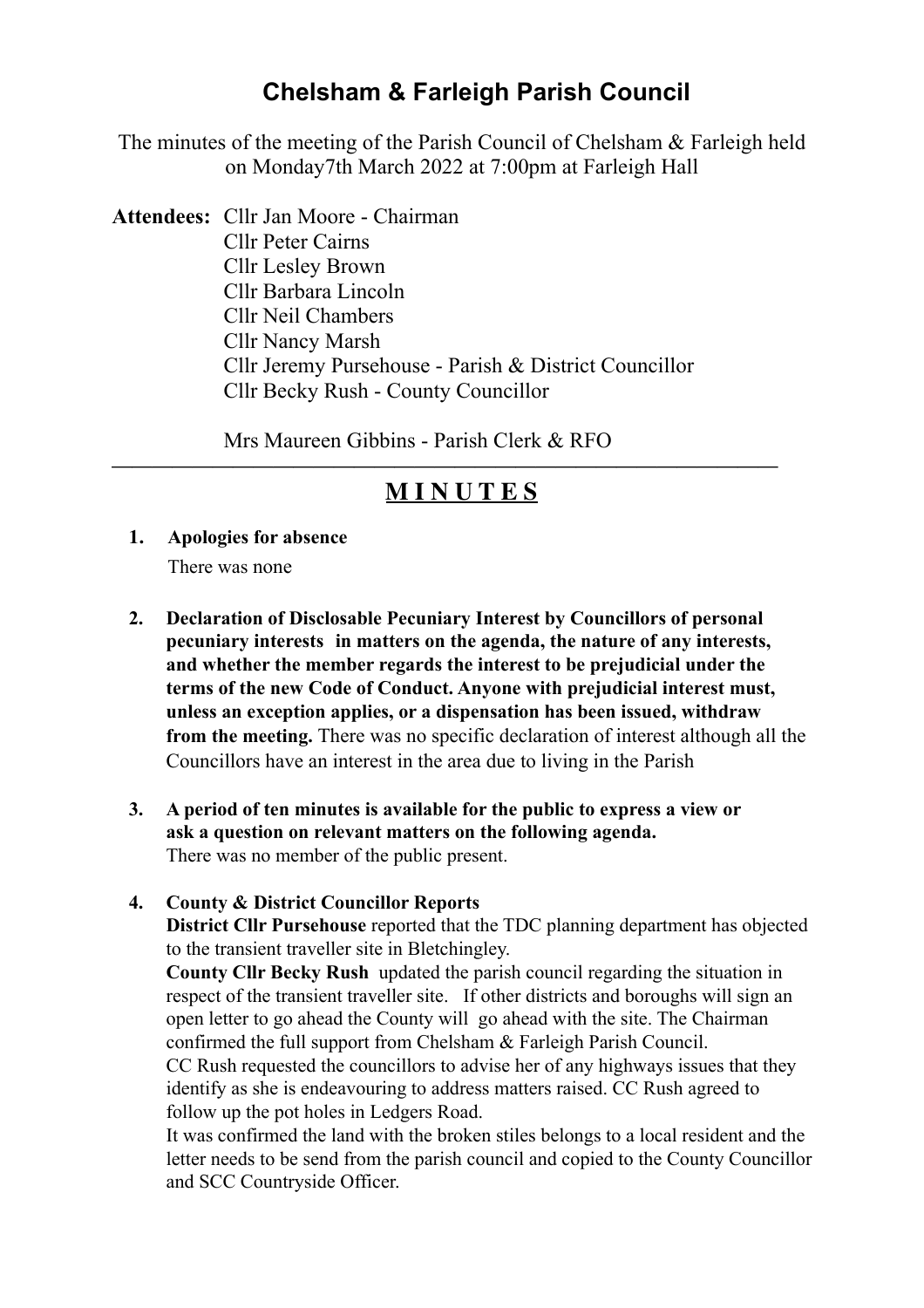# **Action: Clerk**

The topic of footpaths was raised and it was confirmed that Surrey Officers not minded to pursue any issues raised at present as long as there is an alternative way through. Maintenance of the land is down to the landowner.

 A resident in Holt Wood has requested that the water pipe is moved . CC Rush will follow up when she is contacted.

The barn extensions on the Fuller land is to be reported to TDC.

#### **Action: Clerk**

 Beech Farm Road - Cllr Rush agreed to follow up with highways the issues regarding the introduction of water to the site. The Clerk will check with TDC if there is an Article 4 on Beech Farm Road **Action: Clerk**

- **5. To approve the minutes of the council meetings held on 7th February 2022**  The minutes were approved as correct and signed by the Chairman
- **6. Matters arising not raised elsewhere in the agenda**
- **Parish land ownership /Easements will be discussed at the Brainstorming** session. Local resident

## **Brainstorming Session (11th March 2022)**

**Asset of Community Value (ACV)** Following discussion it was agreed the following sites/buildings will be lodged as Assets of Community Value:

- Holt Wood
- Farleigh Common
- The Bull Public House
- The White Bear
- Fickles Hole
- Farleigh Golf Club Land

## **Action: Clerk**

**Churchyard Day - All Saints, Warlingham - 14th May 2022 11pm - all invited Notice boards** - wording and content to be agreed at brainstorming session

**7. Councillor Surgeries:** 

**Saturday 5th March - Cllrs Cairns and Chambers were in attendance and one** member of the public attended.

 **Saturday 2nd April 2022 -** Cllrs Moore and Lincoln and County Cllr Rush will be in attendance

A decision will be made regarding surgeries going forwards at the Brainstorming meeting

 **Saturday 7th May 2022 Saturday 11th June 2022 Saturday 2nd July 2022** 

**8. Annual Parish Meeting**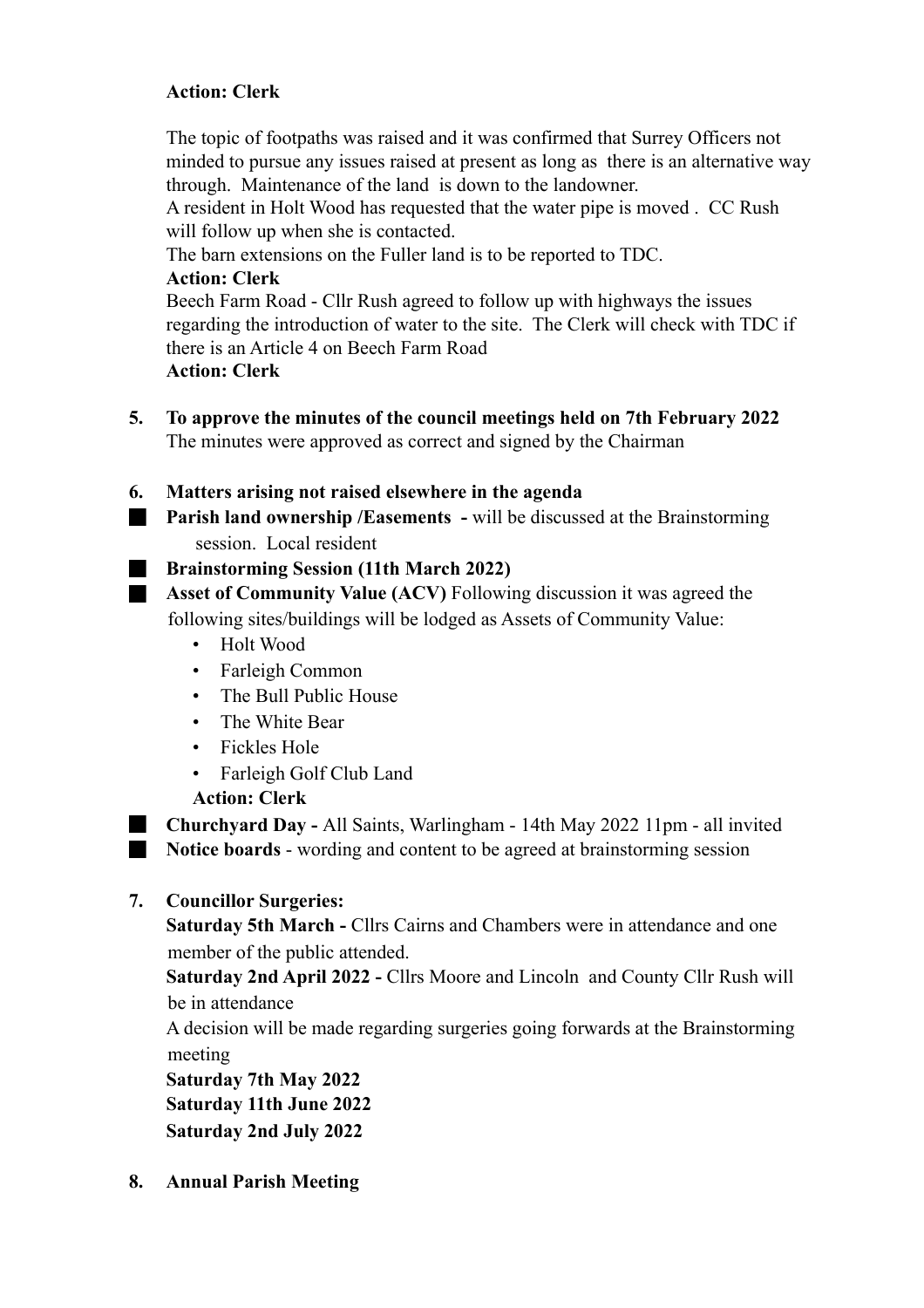- **\* Speaker David Ford (Becky Rush to speak)**
- **\* Date 24th May 2022**
- **\* Venue St Marys**
- **9. Tree Report** The report, which had been previously received, had been forwarded to all councillors.

## **10. Commons**

- **\* Chelsham Common** waiting for the cut round the pond
- **\* Holt Wood -** Article 4 has been applied to Holt Wood.

Enforcement notice required to remove the caravan.

 **\* Farleigh Common -** it was highlighted that the horses are not adhering to the bridle path however the entrance to the woods is thick mud and would be troublesome for the horses. The Clerk will contact Nic Martlew at TDC regarding the path.

# **Action: Clerk**

# **11. Planning**

 **11.1 TA/2022/151** 

# **Erection of outbuilding (Application for a Certificate of Lawful Development for a Proposed Use of Development)**

# **Barncroft, 3 Farleigh Court Road, Warlingham, Surrey CR6 9PX**

 **Comment:** Application is to be revalidated by TDC and then will be recirculated.

## **11.2 TA/2022/197/NH**

 **Erection of a single storey rear extension which would extend beyond the rear wall of the original house by 8 metres, for which the maximum height would be 4 metres, and for which the height of the eaves would be 2.86 metres (Notification of a Proposed Larger Home extension) Broombank Cottage, Beech Farm Road, Warlingham CR6 9QG** 

#### **Comment:**

Cllr Pursehouse proposed the Clerk has the authority to submit on behalf of the council, this proposal was approved by all present.

The Clerk will liaise with TDC regarding the parish councillors attending the planning training provided for new district councillors. **Action: Clerk** 

## **12. Finance - Payment of invoices - for authorising**

| <b>Mrs M Gibbins</b>                     | <b>Clerk Salary</b> | 426.74 |
|------------------------------------------|---------------------|--------|
| <b>Mrs M Gibbins</b>                     | Telephone           | 9.40   |
| <b>Farleigh Church Council Hall hire</b> |                     | 240.00 |